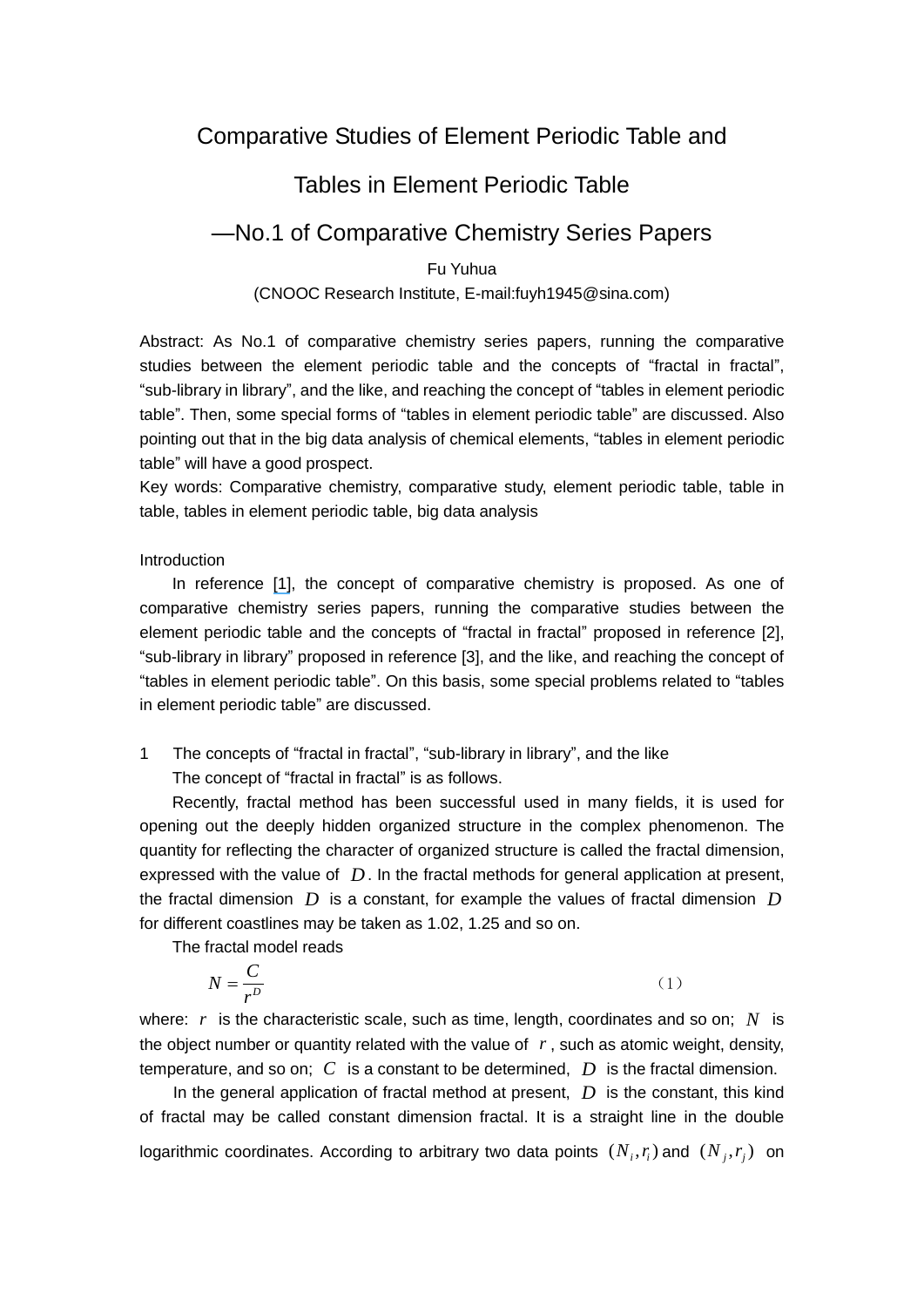this straight line, the fractal parameters of this straight line, i.e., the fractal dimension  $\, D_{ij}^{}$ and the constant  $C_{ij}$ , can be determined; in fact, substituting the coordinates of the two data points into Eq.(1), they can be solved

$$
D_{ij} = \frac{\ln \mathcal{N}_i / N_j}{\ln \mathcal{K}_j / r_i} \tag{2}
$$

$$
C_{ij} = N_i r_i^{D_{ij}} \tag{3}
$$

For the straight line functional relation in the double logarithmic coordinates, it is able to process the prediction and calculation with the constant dimension fractal directly.

But for the non-straight line functional relation in the double logarithmic coordinates, it is unable to process the prediction and calculation with the constant dimension fractal. Many questions are belonging to this situation. In order to overcome this difficulty, we introduced the concept of variable dimension fractal in references [4-6], namely the fractal dimension  $D$  is the function of characteristic scale  $r$ .

$$
D = F(r) \tag{4}
$$

The "fractal in fractal" proposed in reference [2] is one kind of variable dimension fractal, and its fractal dimension *D* is as follows

$$
D = \frac{C'}{r^{D'}}
$$
 (5)

In this paper we propose another kind of variable dimension fractal, namely the characteristic scale *r* is expressed with the fractal form as follows

$$
r = \frac{C^{''}}{r^{D''}}
$$
 (6)

The concept of "sub-library in library" is as follows.

In the concept of "sub-library in library" proposed in reference [3], the concept of "library" is the promotion of the concept of generalized and hybrid set, and the concept of "sub-library" is the promotion of the concept of "subset". For example, for the "information library of natural sciences", its "sub-libraries" include: "information sub-library of mathematics", "information sub-library of physics", "information sub-library of chemistry", "information sub-library of biology", and the like.

Similarly, we can also discuss the concepts of "subjects in subject" and the like. For example, the "chemistry" includes: biochemistry, organic chemistry, polymer chemistry, applied chemistry, inorganic chemistry, physical chemistry, chemical engineering, and other branches.

2 The concept of "tables in element periodic table"

Firstly, running the comparative studies between the element periodic table and the concepts of "fractal in fractal", "sub-library in library", and the like.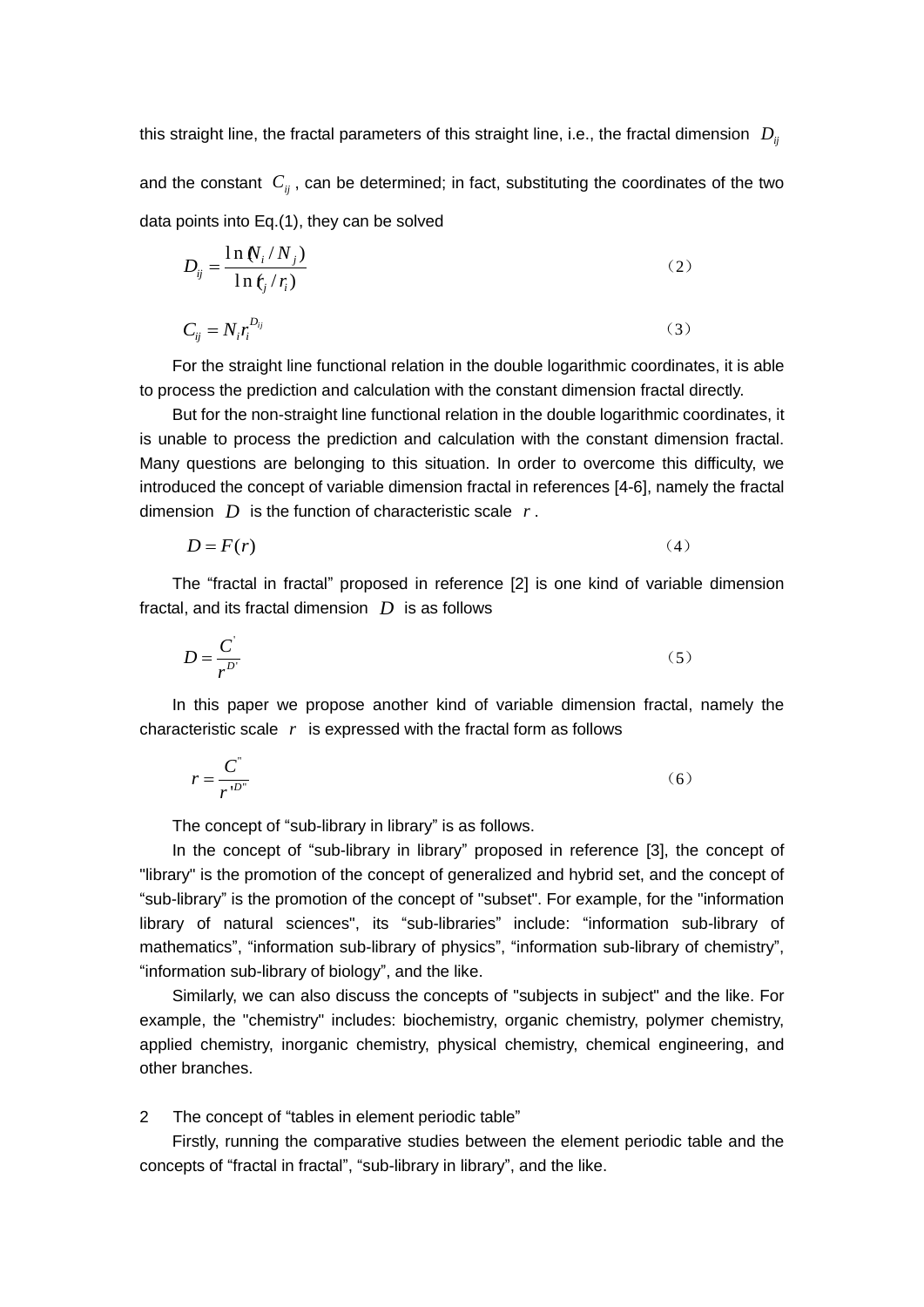There are many same points between the element periodic table and the concepts of "fractal in fractal", "sub-library in library", and the like. In which, the most important two same points are as follows.

The first same point: like the concepts of "fractal in fractal", "sub-library in library", and so on, the element periodic table also occupies a very important position. In fact, the element periodic table is the core of chemistry. Therefore, it also needs to be improved and promoted constantly.

The second same point: like the concepts of "fractal in fractal", "sub-library in library", and so on, the element periodic table should be able to include vast amounts of information, but currently the element periodic table cannot do that.

Based on the above analysis and study, referring to the concepts of "fractal in fractal", "sub-library in library", and so on, it is clear that the following decision can be drawn: to establish "tables in element periodic table", is an effective way to improve and promote the element periodic table.

How to establish "tables in element periodic table"? In addition to comparing with the effective practices in the concepts of "fractal in fractal", "sub-library in library", and so on, we can also compare with the effective practices in the element periodic table itself.

As well-known, in the general case, in the element periodic table, one grid includes only one element; but for the lanthanides and actinides, 15 elements are jointly occupy one grid. In other words: the element periodic table itself includes the form of "table in table". However, for this case of the lanthanides and actinides, one grid includes only one table, namely the table of 15 elements of the lanthanides, and the table of 15 elements of the actinides (see Table 1 and Table 2).

Table 1. 15 elements of the lanthanides

|                                       |  |  |  |  |  | La Ce Pr Nd Pm Sm Eu Gd Tb Dy Ho Er Tm Yb Lu |  |  |  |  |  |  |
|---------------------------------------|--|--|--|--|--|----------------------------------------------|--|--|--|--|--|--|
| Table 2. 15 elements of the actinides |  |  |  |  |  |                                              |  |  |  |  |  |  |
|                                       |  |  |  |  |  |                                              |  |  |  |  |  |  |
|                                       |  |  |  |  |  | Ac Th Pa U Np Pu Am Cm Bk Cf Es Fm Md No Lr  |  |  |  |  |  |  |

On this basis, there can be a variety of ways to extend the original form of "table in table". For example, for one grid in "tables in element periodic table", it can include a series of tables associated with the element, such table may be referred to: the table associated with an element. In addition, the information about several elements can also be combined to form one or more tables, such table may be referred to: the table associated with several elements.

3 Examples of "tables in element periodic table"

The table associated with an element.

Example 1, two or more isotopes of the same chemical element with identical atomic number, occupy the same position in the element periodic table.

Example 2, the basic properties of hydrogen are shown in table 3.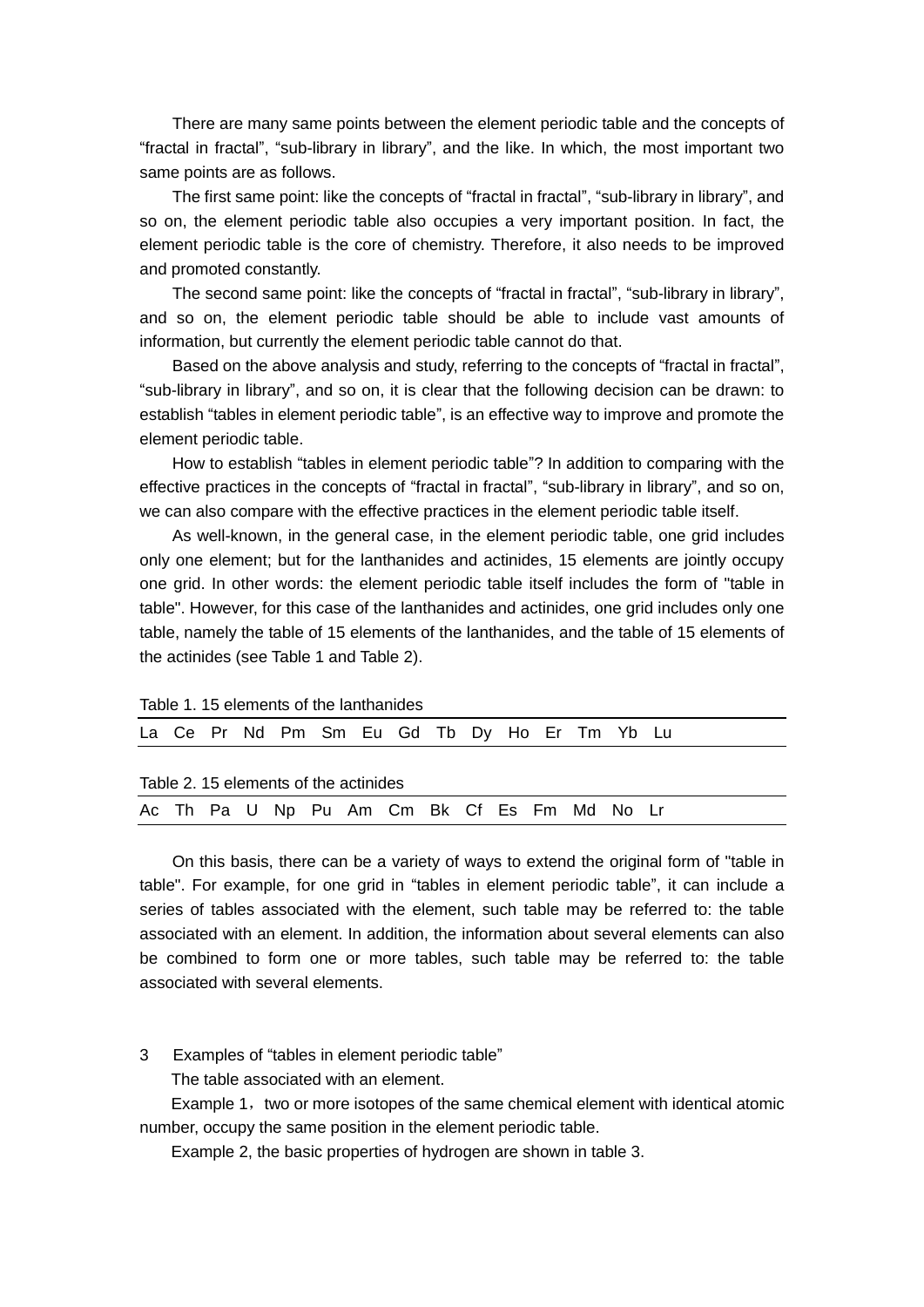Table 3, the basic properties of hydrogen

| State of matter: gas                      |
|-------------------------------------------|
| Element content in the Sun: 75%           |
| Element content in the Earth' crust: 1.5% |
| Content of the atmosphere: 0.0001 %       |
| Proton relative mass: 1.00794             |
| Belongs to cycle: 1                       |
| Belongs to family: IA                     |
| Molecular weight: 1g/mol                  |
| Oxides: $H2O$                             |
| Highest oxide: $H_2O$                     |
|                                           |

The table associated with several elements.

Example 3, the main properties of halogen simple substances are shown in table 4.

Table 4, the main properties of halogen simple substances

| simple substance | color and state                | density                                       | melting point/ ${}^{\circ}\mathrm{C}$ boiling point/ ${}^{\circ}\mathrm{C}$ |         |
|------------------|--------------------------------|-----------------------------------------------|-----------------------------------------------------------------------------|---------|
| F <sub>2</sub>   | pale yellow-green gas          | 1.69g/L $(15^{\circ}$ C)                      | $-219.6$                                                                    | -188.1  |
| Cl <sub>2</sub>  | yellow-green gas               | 3.214g/L $(0^{\circ}C)$                       | -101                                                                        | $-34.6$ |
| Br <sub>2</sub>  | deep reddish brown liquid      | 3.119g/cm <sup>3</sup> (20 $^{\circ}$ C) -7.2 |                                                                             | 58.78   |
| I <sub>2</sub>   | purple-black solid, purple gas | 4.93g/cm <sup>3</sup> (15°C)                  | 113.5                                                                       | 184.4   |

4 The "tables in element periodic table" and the big data analysis

With the advent of the age of big data, the big data analysis have emerged, and it is becoming an increasingly important tool.

After expanding the element periodic table into a variety of "tables in element periodic table", the vast amounts of information can be included, thus will provide the great conveniences for the big data analysis of chemical elements.

It should be noted that, in the big data analysis of chemical elements, the fractal method will play an increasingly important role.

### 5 Conclusions

Based on the comparative studies of the element periodic table, it can be expanded into "tables in element periodic table". Because the vast amounts of information can be included, the "tables in element periodic table" will have a good prospect for the big data analysis of chemical elements. In addition, the fractal method will play an increasingly important role for the big data analysis of chemical elements.

### References

1 [Fu Yuhua. Expanding Comparative Literature into Comparative Sciences Clusters with](https://www.researchgate.net/publication/305114296_Expanding_Comparative_Literature_into_Comparative_Sciences_Clusters_with_Neutrosophy_and_Quad-stage_Method?el=1_x_8&enrichId=rgreq-f0c22e541b4f44c4ea99ff6922c3c3b7-XXX&enrichSource=Y292ZXJQYWdlOzMwODYxMDA2MTtBUzo0MTA0MDIwOTQ2MzI5NjRAMTQ3NDg1ODg5MjU3MQ==) [Neutrosophy and Quad-stage Method, Neutrosophic Sets and Systems, Vol. 12, 2016,](https://www.researchgate.net/publication/305114296_Expanding_Comparative_Literature_into_Comparative_Sciences_Clusters_with_Neutrosophy_and_Quad-stage_Method?el=1_x_8&enrichId=rgreq-f0c22e541b4f44c4ea99ff6922c3c3b7-XXX&enrichSource=Y292ZXJQYWdlOzMwODYxMDA2MTtBUzo0MTA0MDIwOTQ2MzI5NjRAMTQ3NDg1ODg5MjU3MQ==) [118-121](https://www.researchgate.net/publication/305114296_Expanding_Comparative_Literature_into_Comparative_Sciences_Clusters_with_Neutrosophy_and_Quad-stage_Method?el=1_x_8&enrichId=rgreq-f0c22e541b4f44c4ea99ff6922c3c3b7-XXX&enrichSource=Y292ZXJQYWdlOzMwODYxMDA2MTtBUzo0MTA0MDIwOTQ2MzI5NjRAMTQ3NDg1ODg5MjU3MQ==)

2 Fu Yuhua. Two kinds of special variable dimension fractal and their applications in the